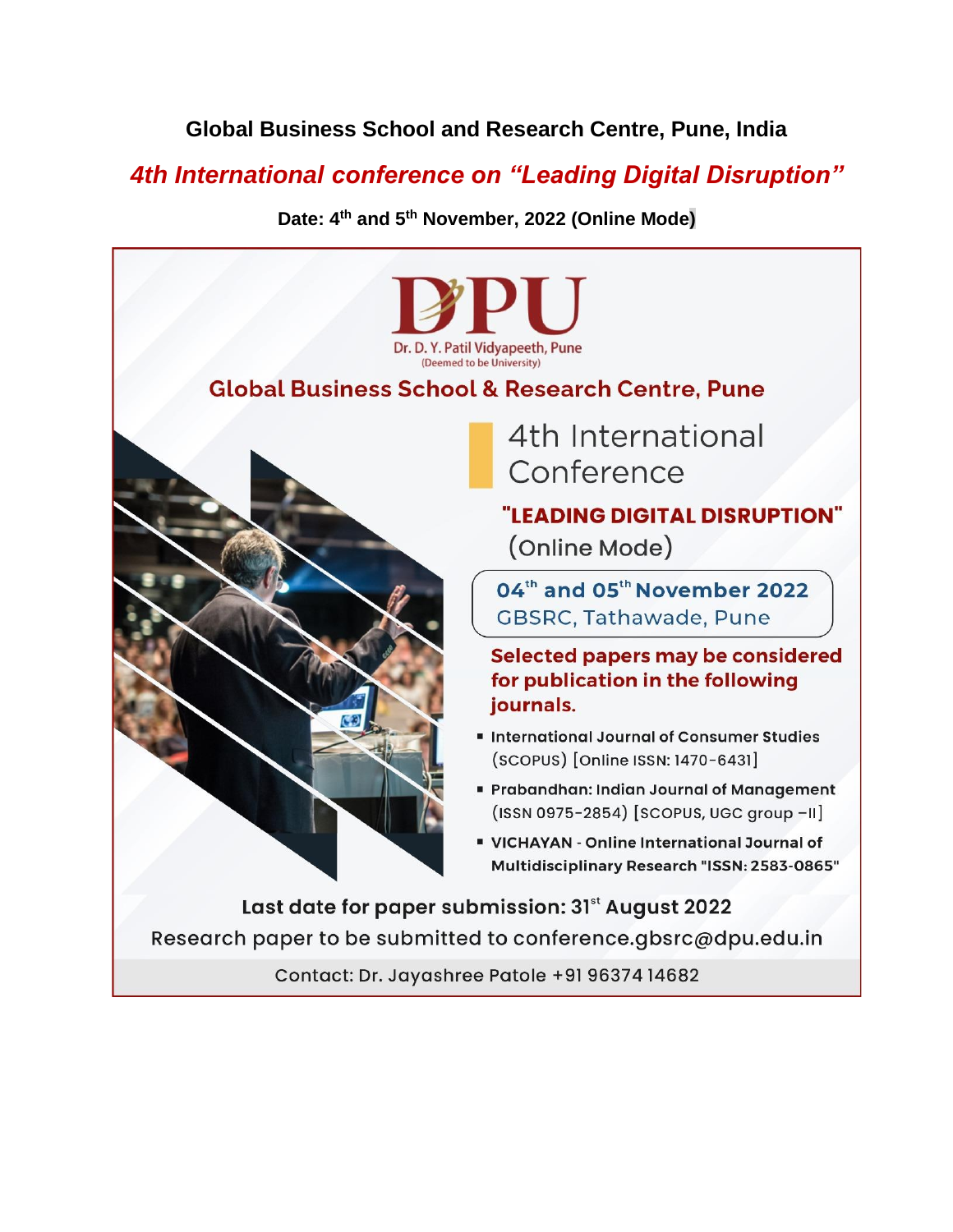### **4th International conference on "Leading Digital Disruption"**

## **Date: 4th and 5th November, 2022 (Online Mode)**

Digital disruption is the change that occurs when the new digital technologies and business models affect the value proposition of the existing goods and services. In today's fast changing VUCA world the ability to successfully engage with this disruption can be the difference between the market driven companies and market driving companies. At some point digital disruptions will completely change markets due to their ripple effects, while a fad will not. Consider how digital TV initially impacted analog television, and how Netflix subsequently exploited digital content to completely disrupt the entertainment industry. Broadly digital disruptions affect business, technology, industry and society. Efficiency, transparency, and productivity of business depends on how the organization is dealing with digital disruption which is the necessities of the future of the organization.

This conference will deliberate on several business pillars pertaining to general management, finance, marketing, human resource, information technology and entrepreneurship. Scholarly, conceptual, empirical papers that address the conference theme will be published. We invite the Academicians, industry Professionals, Research Scholars and students to participate and present Research Paper in the International Research Conference. The Call for Papers is open, but not limited, for the following themes:

- **Exercise 1 Digital Markets:** Product innovation, Personalization of customer relations, e-CRM, Customization of services, Role of procurement in digital age, e-commerce, e-tailing, Sentiment analysis, Predictive analysis.
- **Digital Human Resource and Retaining Human Element:** HR in digital transformation, AI for Talent acquisition and retention, Blending Humanity with digital revolution, Digital workforce.
- **Digital Finance**: Fintech, Digital currencies, NFTs, Digitalization in banking, Digital finance, UPI.
- **Environmental & Societal Digitalization:** Environmental sustainability and good governance, Digitalization for sustainability, Societal disruption, Social inclusion, Sustainable digitized societies, Digital divide
- **Technological aspects:** AI & ML, Future of Homo sapiens-Homo Digitalis, IoT, Big data analytics, Cloud computing, Metaverse, AR & VR, ML, Blockchain, Digitizing innovation, Digital SCM & logistics.
- **Post-pandemic Sustainable Business Strategies:** Digital business strategy, E-commerce, B2B / B2C / B2B2C, Digital Revolutions in public finance, Metaverse, Digitalization in education, Online universities and Hybrid learning, Digitalization in Healthcare, Agribusiness, International business, Biotechnology, Hospitality.
- **Ethics & Legal aspects of Digitalization:** Privacy in the digital age, Human rights, Persuasive designing, E-governance, Digitalization and IPR laws, Digital protectionism through digital tariffs.

### **Publication Opportunity:**

Authors of high-quality selected full conference papers would be invited to submit their full manuscripts for publication in the SCOPUS and/or UGC indexed journal. All accepted and presented papers will have an opportunity to publish in "VICHAYAN – Online International Journal of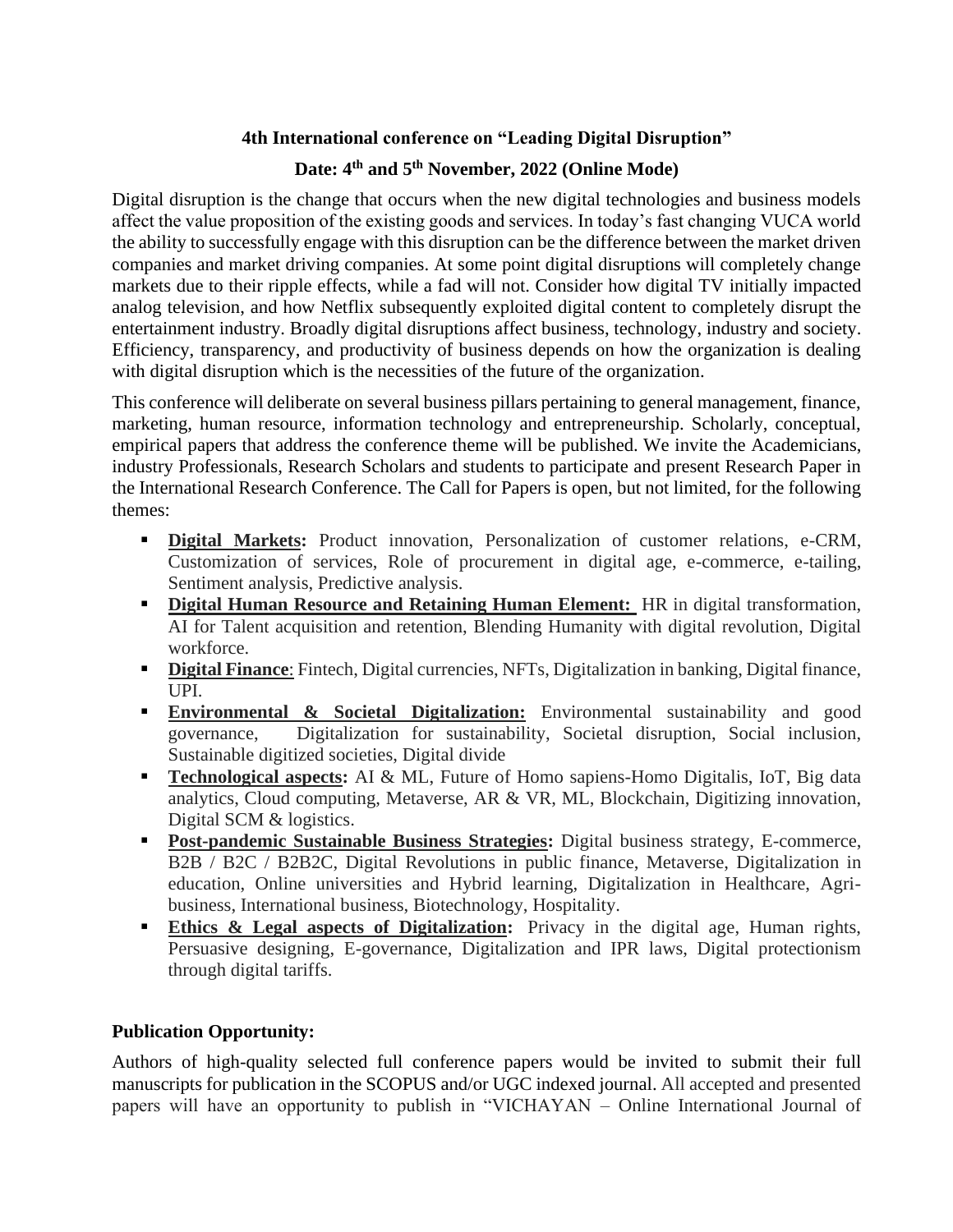Multidisciplinary Research "ISSN: 2583-0865" published by the institute. The conference offers publication opportunity with following journals:

- ➢ 'International Journal of Consumer Studies' (SCOPUS) [Online ISSN: 1470-6431]
- ➢ Prabandhan: Indian Journal of Management (ISSN 0975-2854) [SCOPUS, UGC group –II]

The journals will conduct an independent peer review and select papers for publication, subject to the satisfactory review of the research quality of the article. The decision of the journal office shall be final and binding on the conference committee.

#### **Important Dates:**

| Last date for Full paper submission with Abstract                             | $31st$ August 2022                     |
|-------------------------------------------------------------------------------|----------------------------------------|
| Communication about acceptance / rejection /                                  | $\frac{1}{25}$ <sup>th</sup> September |
| modifications                                                                 | 2022                                   |
| Last date for revised article submission                                      | $10th$ October 2022                    |
| *The dates are subject to change. Rolling review of papers will be conducted. |                                        |

Submit full papers on the conference email id: [conference.gbsrc@dpu.edu.in.](mailto:conference.gbsrc@dpu.edu.in)

### **Full paper guidelines for authors:**

- 1. Research articles must be based on themes and sub-themes of the conference.
- 2. Submission of paper should be in word document only.
- 3. Word Limit: Total word limit for each paper should be between 4000 6000 words.
- 4. First Page: Title, Author (s), Name(s) and Affiliation (s) with contact number and email, identify corresponding author with \*asterisk.
- 5. Second Page: Title, Abstract (200 words approx), Keywords (5) followed by main text.
- 6. All submission should strictly follow the given formatting style:
	- a. Heading : Times New Roman 14 point
	- b. Text font: Times New Roman 12 point
	- c. Margin: 1 inch all sides
	- d. Spacing : 1.5 lines, Single column
	- e. References : APA Style 7<sup>th</sup> edition

**Registration Fees: Industry Experts**: **₹** 1250/- **Academician**: **₹** 1000/- **Research Scholars**: **₹** 1000/- **Students of GBSRC/ Alumni**: **₹** 500/-

Registration is mandatory for presentations and publication in the conference. Certificate of participation will be issued to the registered participants. For multiple articles, authors must register for each paper separately. Only registered author will be allowed for presentation / publication. After payment of registration fees, participants' needs to complete the registration process for the conference using the link provided below:

[https://docs.google.com/forms/d/e/1FAIpQLSdGCnhuRV2QBcU97l7\\_N5VeuayVqCXY4fErpWO](https://docs.google.com/forms/d/e/1FAIpQLSdGCnhuRV2QBcU97l7_N5VeuayVqCXY4fErpWOwxA6Swt77ZQ/viewform?vc=0&c=0&w=1&flr=0)

[wxA6Swt77ZQ/viewform?vc=0&c=0&w=1&flr=0](https://docs.google.com/forms/d/e/1FAIpQLSdGCnhuRV2QBcU97l7_N5VeuayVqCXY4fErpWOwxA6Swt77ZQ/viewform?vc=0&c=0&w=1&flr=0)